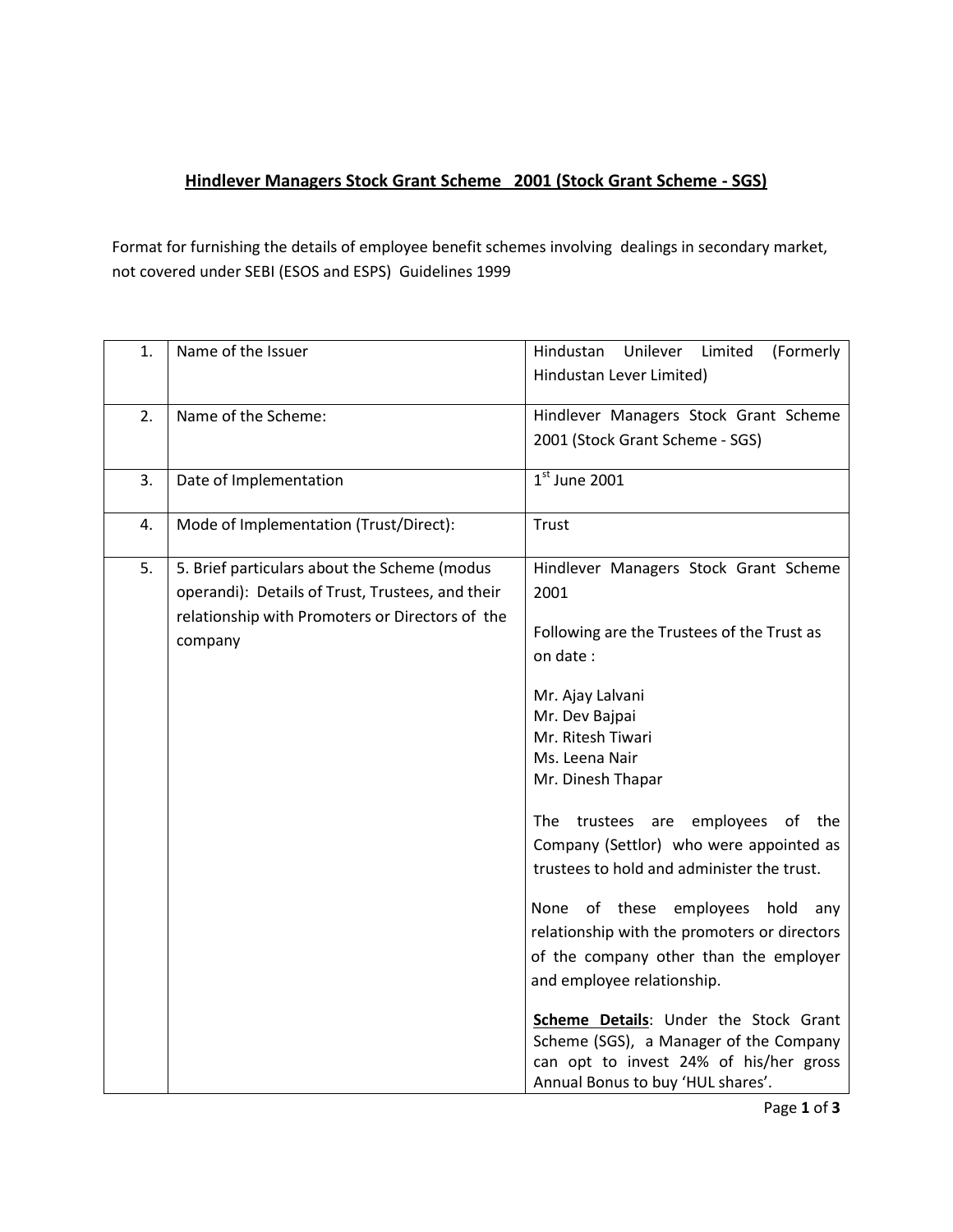|    |                                                                                                                                                                                                                                                                                                                    | Company will make<br>notional<br>The<br>$\mathsf{a}$<br>additional contribution of 26% of the gross<br>Annual bonus of the Manager, in the form<br>of "Shadow Shares". At the end of 3 years,<br>the Shadow Shares will be converted into<br>HUL shares bought by the Company at<br>market price prevailing at the time of<br>vesting. The applicable perquisite tax will<br>be borne by the Manager.<br>The Manager will be eligible for the vesting<br>of Shadow Shares only if he/she has<br>not sold, transferred or dealt in HUL Shares<br>during the vesting period and remained<br>employed with Unilever at the end of the<br>vesting period.<br>During the three-year vesting period,<br>actual dividends will be paid on HUL Shares.<br>The dividend equivalents, earned<br>on<br>Shadow Shares will be reinvested as<br>additional Shadow Shares. |
|----|--------------------------------------------------------------------------------------------------------------------------------------------------------------------------------------------------------------------------------------------------------------------------------------------------------------------|--------------------------------------------------------------------------------------------------------------------------------------------------------------------------------------------------------------------------------------------------------------------------------------------------------------------------------------------------------------------------------------------------------------------------------------------------------------------------------------------------------------------------------------------------------------------------------------------------------------------------------------------------------------------------------------------------------------------------------------------------------------------------------------------------------------------------------------------------------------|
|    |                                                                                                                                                                                                                                                                                                                    | This scheme is not operational as on date<br>and no fresh shares are purchased in the<br>scheme.                                                                                                                                                                                                                                                                                                                                                                                                                                                                                                                                                                                                                                                                                                                                                             |
| 6. | Whether promoters/persons belonging to the<br>promoter group/directors, are also beneficiaries<br>in the scheme. If so, the details thereof and their<br>entitlements:                                                                                                                                             | Promoters were not beneficiaries under<br>this scheme.<br>Employee<br>Director(s) who<br>opted<br>for<br>participation is scheme were beneficiaries<br>by virtue of their participation as employee<br>of the Company.                                                                                                                                                                                                                                                                                                                                                                                                                                                                                                                                                                                                                                       |
| 7. | No. of shares held by Trust/any other agency<br>managing the scheme as on the date of the<br>circular                                                                                                                                                                                                              | Currently the shares that is in the trust<br>account is 19848 nos.                                                                                                                                                                                                                                                                                                                                                                                                                                                                                                                                                                                                                                                                                                                                                                                           |
| 8. | How the Trust/agency is proposing to deal with<br>the existing holding (whether to be transferred<br>to the employees, or to be sold in the market for<br>transferring the benefits to the employees, if so,<br>details regarding proposed date of such transfer<br>or sale shall be given) Such date shall not be | holds<br>Currently the<br>trust<br>shares<br>of<br>employees who are not traceable. The<br>Company is in the process of reconciling the<br>entitlements of these employees and the<br>resultant excess / shortfall as also tracing<br>employees and transferring<br>these<br>the                                                                                                                                                                                                                                                                                                                                                                                                                                                                                                                                                                             |